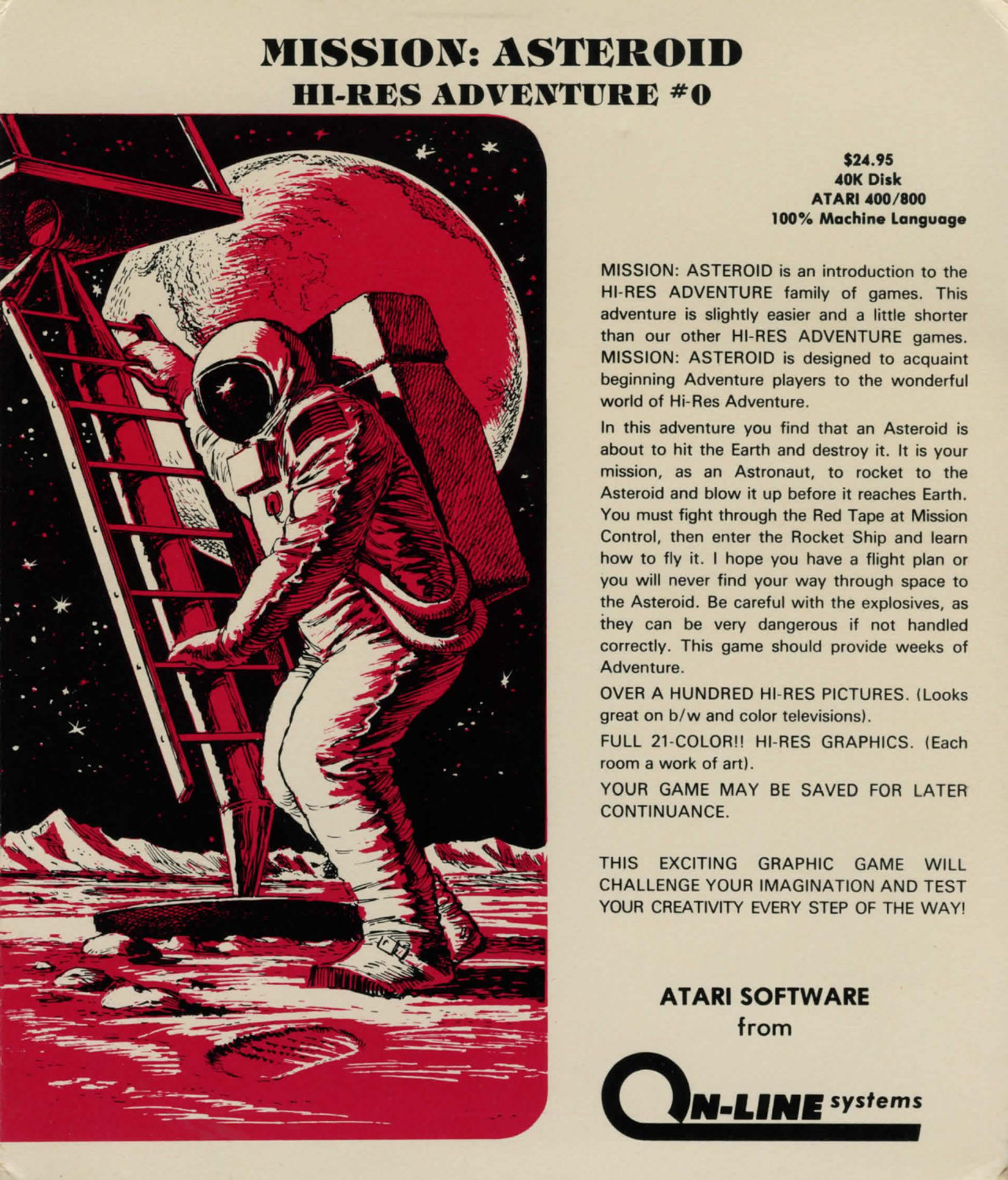### **TRAVELING INSTRUCTIONS**

#### EXECUTING HI-RES ADVENTURE #0

To start<sup>,"</sup>MISSION: ASTEROID" executing, simply boot the disk. When booting the adventure disk there must not be a cartridge in either of the cartridge slots .

#### MOVING FROM PLACE TO PLACE

In this game *you* ore in complete control and the computer is merely your puppet as *you* give it instructions which might aid you in your quest. The computer hos a tremendous vocabulary, although it only understands sentences of one or two words. In most coses this is a verb and a noun such as "CLIMB TREE" or "CROSS BRIDGE". In many coses one word suffices such as "UP" . "NORTH", "LEFT" or "WEST". At times a direction isn't sufficient to let the computer know where you wish to go. At these times try moving toward something such as "GO TREE" or "GO CAVE" etc. During your journey *you* will encounter terrain that may coll for flying, jumping, climbing, etc., in all cases do not become frustrated, instead, think of a way to explain to the computer what it is *you* desire and it will do its best to comply .

#### THE WORLD AROUND YOU

As you travel you may encounter objects which serve *you* on your journey to save the earth. You may direct the computer to get or take these items. For example, explosives might be useful in blowing up an Asteroid. To find what you're carring at any time, type "INVENTORY", or simply "INV."

#### A FEW HINTS

MISSION: ASTEROID is not a game that will be solved at one sitting. Even slight progress may take weeks depending on your creativity, mood, and experience as an adventurer. Involve the rest of your family. make sure *you* try to go every direction from every place *you* visit. A wise adventurer would keep a mop of the places he hos visited and so should you. Do not be afraid to experiment. You con not hurt or otherwise blow up the program by trying new things.

#### THE GRAPHICS

Each place you visit as you travel will be displayed on the television or monitor of your Atari 400/800 in color. Below the picture will be a brief description of where you are. At times if you ask the computer for a closer look at some portion of the picture (such as a knot on a tree) it will comply with a closeup if it thinks there's something that might help you. You will notice that if *you* drop things they will appear as port of the picture as they would if *you* dropped them while walking. The Atari only provides for four lines of text on the display. If a message to be output is longer than this, *you* will hear a beep and the computer will hold up additional output until you press return. If you wish to review your dialogue with the computer, you may press return without typing anything therebye causing it to display the lost twenty-four lines of your conversation. To resume play, simply press return again.

#### SAVING YOUR ADVENTURE

If you desire to resume your game at a later time *you* must let the computer know so that it con save your game for later play. Games are saved on a diskette other than the one with the gold label. Choose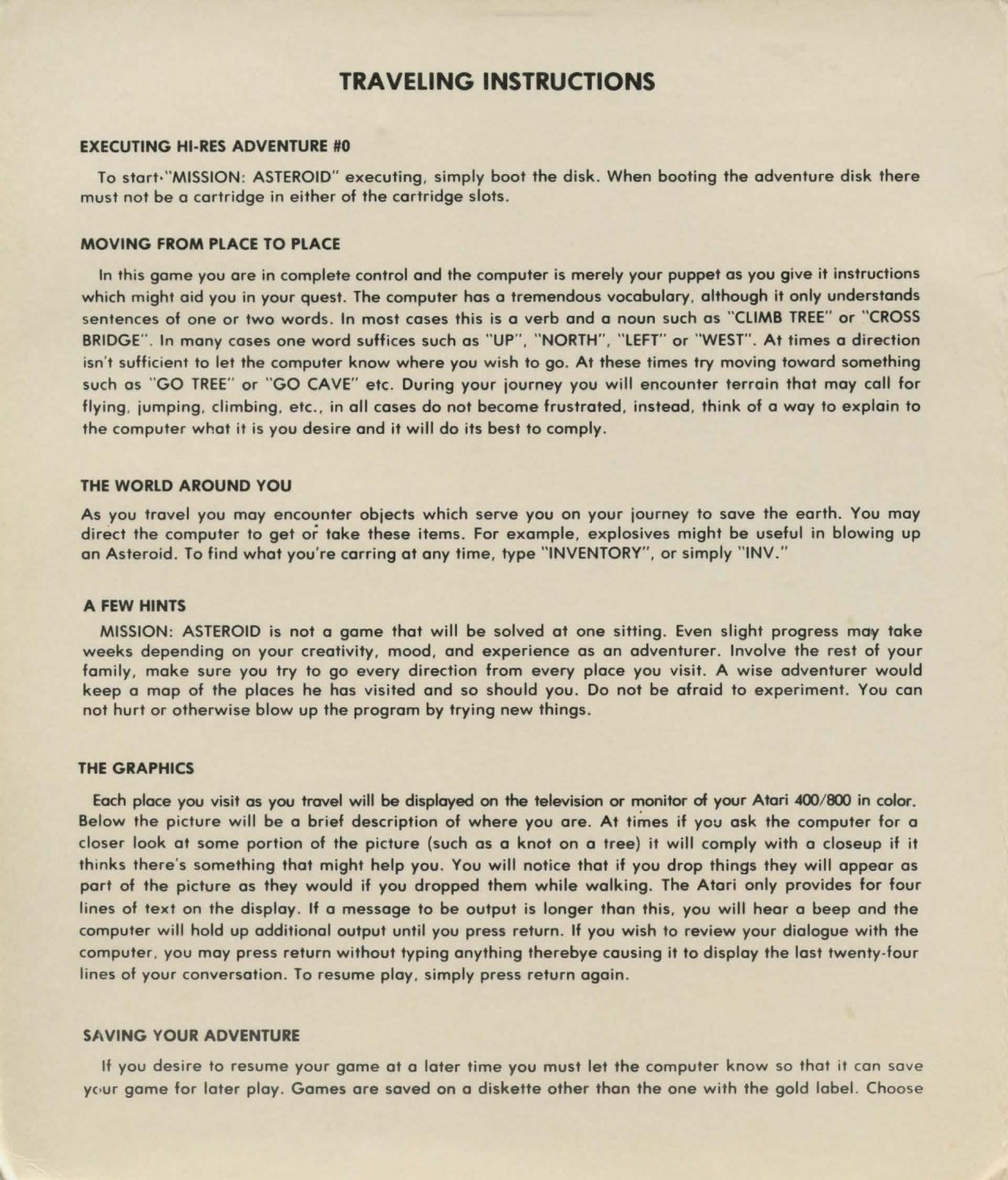any initialized diskette you hove and label it your "ADVENTURE SAVED GAME DISK". HI-RES ADVENTURE does not use the standard Atari disk operating system and will blindly clobber any data you may hove on the disk. therefore, make sure you pick o completely unneeded disk. To request that your game be saved simply say "SAVE GAME". You will be prompted for a letter from A to L under which to save the game. This is so that you may have several games saved at once. To resume play, boot the disk as always then type " RESTORE GAME". You will be asked for the letter under which you saved the game. If you wish to save the game and you do not hove on initialized diskette, just type "INIT DISK" any time during the game, then follow the prompts.

If you wish to use the 'SAVE GAME' feature you must hove on initialized diskette to save your game on. For your convenience we hove added o command to Hi-Res Adventure 'INIT DISK' which you may soy onytime you hove the prompt 'ENTER COMMAND'. You will be asked to replace your Hi-Res Adventure diskette with o blank diskette. It will take approximately one minute to initialize the diskette. At completion you will be asked to place your Hi-Res Adventure diskette bock into the drive. The freshly initialized diskette will now be formatted as required to be used with the 'SAVE GAME' feature.

#### IF YOUR DISK SHOULD EVER FAIL

If your disk foils within 90 doys of purchase return it to the dealer from whom you bought it or send it to ON-LINE SYSTEMS for free replacement. After this time send it to us with 5 dollars. We try to return all disks the some day they arrive.

#### AND FINALLY......

If all else fails and you're totally stuck and about to burn the ADVENTURE diskette, check with your fovorite store for o hint or coll us (during reasonable west coast hours!).

#### GOOD LUCK!

**KEN AND ROBERTA WILLIAMS** ON-LINE SYSTEMS 36575 MUDGE RANCH ROAD COARSEGOLD, CA 93614 209-683-6858

#### URGENT NOTE

This adventure occupies both sides of the disk. Side "B" is not copy protected. We strongly urge that you make o bock-up copy immediately. A bock-up copy con be mode with the copy utility program supplied on side "B". To use the copy utility simply boot side "B" and then follow the prompts.